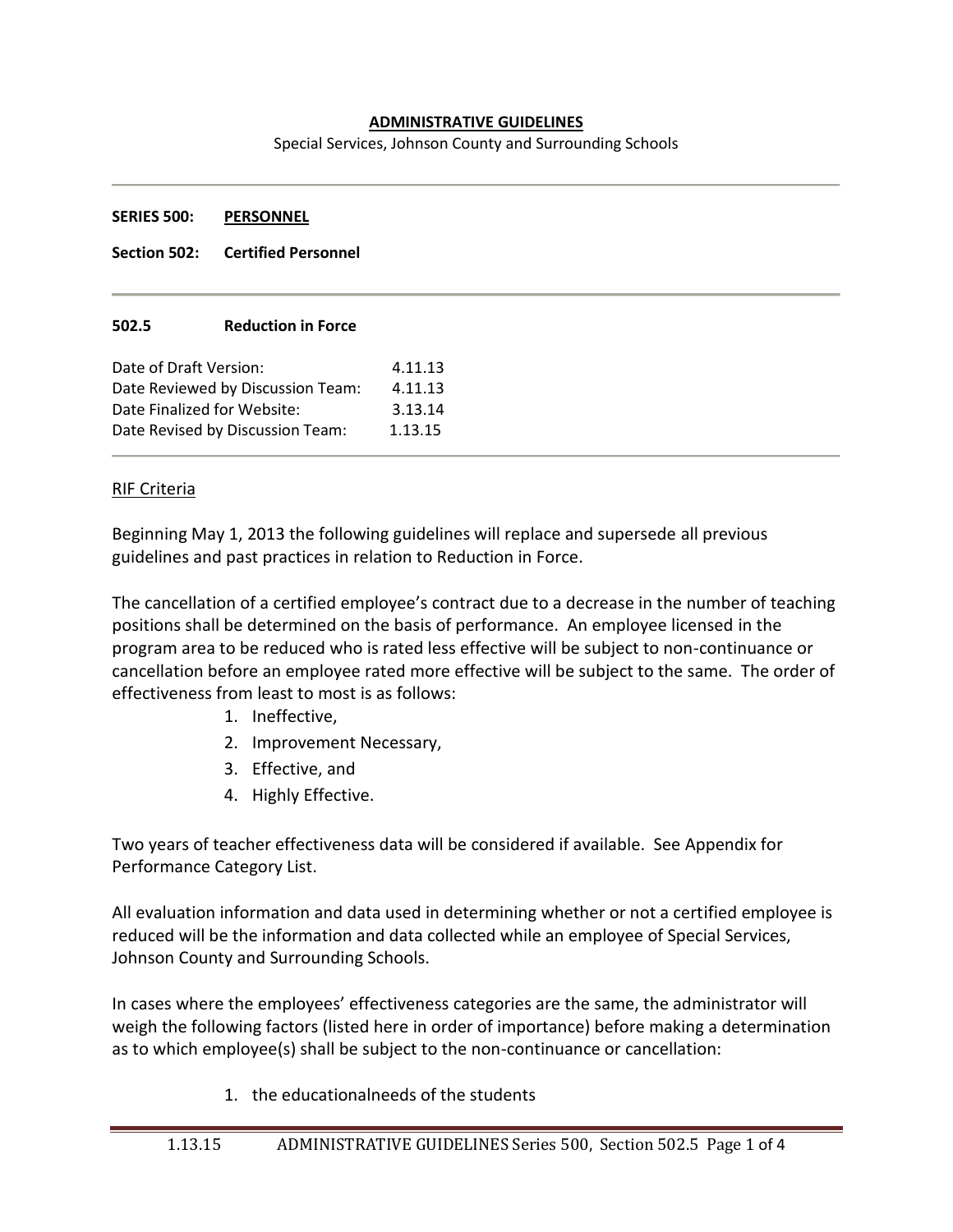- 2. performance on the Core Professionalism Domain of the Employee Evaluation system
- 3. necessity for corrective/remediation plans
- 4. analysis of additional components of the employee's evaluation(s)
- 5. areas of special education certification
- 6. professionalexperience

*[NOTE: While these six factors are listed in order of importance, all six factors may be considered as well as other relevant factors when making a decision.]*

# Recall

Certified employees whose contracts were non-continued and/or cancelled and who received a rating of Highly Effective or Effective will be considered for re-hire along with any new applicants. Certified employees will remain on the recall list for a period of twelve months. After this period, the employee shall have no recall privileges. Recall of these employees will be based on program needs, employee qualifications, and evaluations ratings.

## *APPENDIX*

# **PERFORMANCE CATEGORY LIST**

1. By June15<sup>th</sup> of each school year, a list of employees with Special Services, Johnson County and Surrounding Schools (SSJCSS) shall be prepared. The list shall include:

- ❏ Performance Category (\*)
- ❏ Employee Name
- ❏ Primary Assignment Category
- ❏ State Certified Licensing Area(s), where applicable
- ❏ Total Years' Service (with SSJCSS)
- 2. This list shall be established by Performance Category. Employees will be listed alphabetically within the categories of Highly Effective, Effective, Improvement Necessary and Ineffective.
- 3. This list shall include employees on Board approved leaves of absence.
- 4. Experience gained while on a temporary contract will be included in Total Years' Service.
- 5. Service credit shall not be accrued by a certified employee during the period the employee is RIFed, unless the employee is hired to fulfill a temporary contract.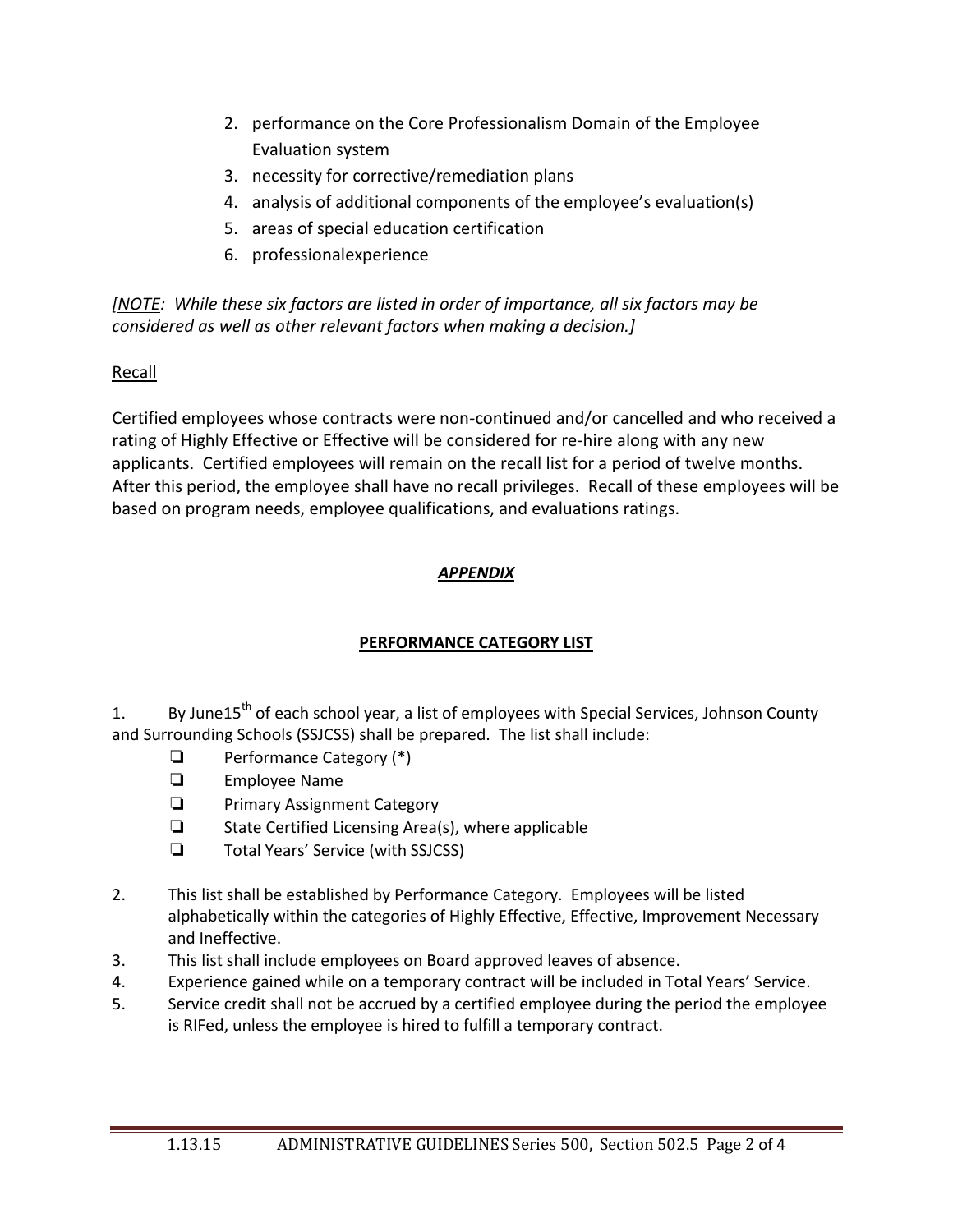## **EXAMPLES OF PRIMARY ASSIGNMENTS**

Blind and Low Vision Deaf and Hard of Hearing Diagnostician Early Childhood New Connections Nonpublic School Program Support School Psychologist Social Worker Speech and Language Pathologist Transition

(\*) In the absence of Summative ratings for the current school year, the Performance Category rating will be based on the teacher effectiveness rubric score.